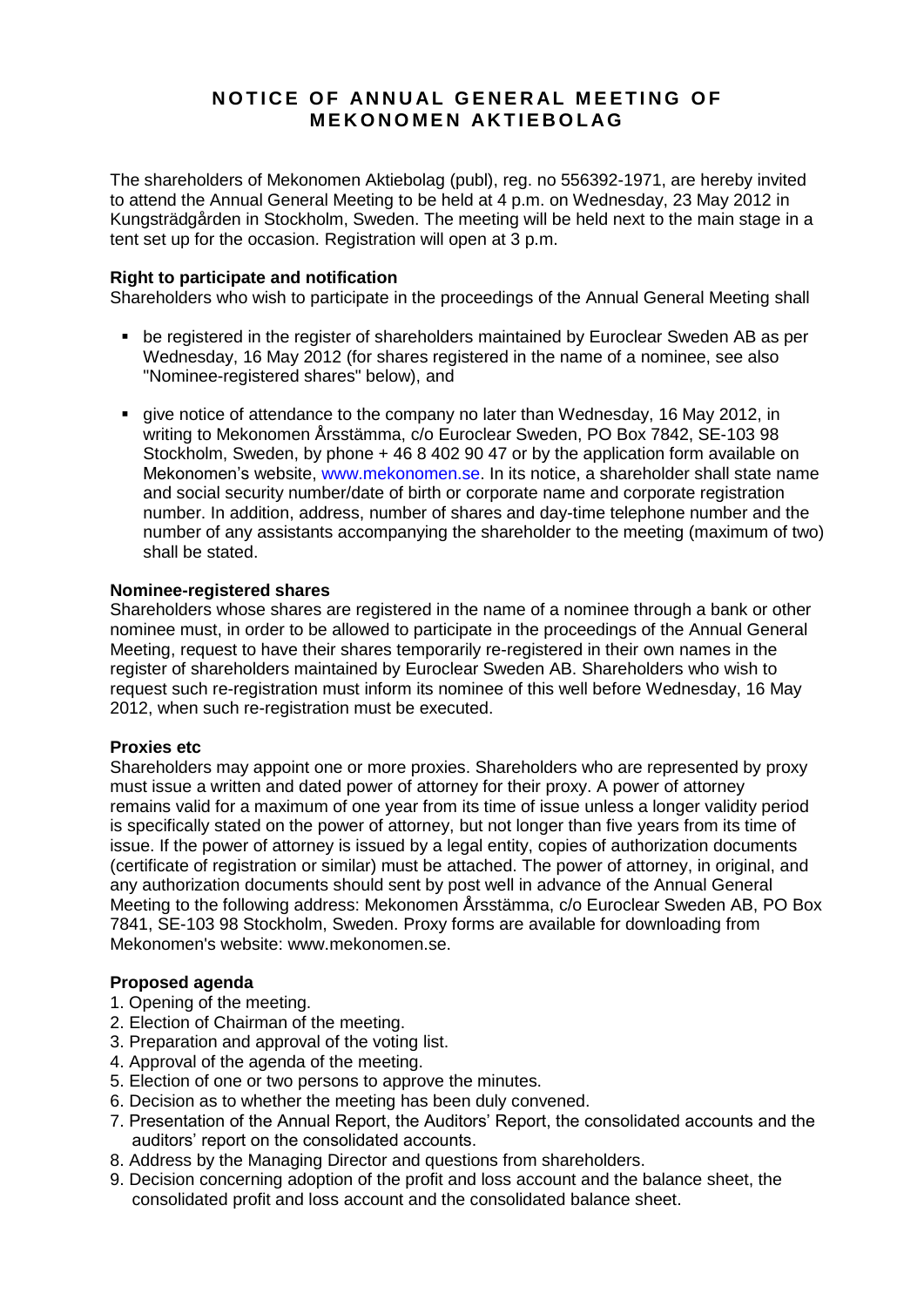- 10. Decision concerning allocation of the profit in accordance with the approved balance sheet.
- 11. Decision on discharge from liability of the directors of the Board and the Managing Director.
- 12. Determination of the number of directors of the Board and deputies of the Board.
- 13. Determination of compensation payable to the directors of the Board and Auditors.
- 14. Election of directors of the Board, Chairman of the Board, deputy directors and Auditor.
- 15. Determination of guidelines for appointment of the Nominating Committee.
- 16. Determination of quidelines for compensation to senior management.
- 17. Proposal for employees' acquisition of shares in subsidiaries.
- 18. Proposal for authorization of the Board of Directors to issue new shares.
- 19. Closing of the meeting.

# **Proposals**

# **Item 2 - Chairman of the meeting**

The Nominating Committee proposes Fredrik Persson, Chairman of the Board, as chairman to preside over the annual general meeting.

# **Item 11 - Dividend**

The Board proposes a dividend of SEK 8 per share and 28 May 2012 as record date for dividend. Provided the Annual General Meeting adopts the proposal, dividends are expected to be paid out via Euroclear Sweden AB on 31 May 2012. The last day to trade in Mekonomen's shares including a right to dividend is 23 May 2012.

# **Items 12-14 - The composition of the Board of Directors, fees and auditor**

In accordance with the guidelines decided upon at the 2011 annual general meeting, a Nominating Committee has been appointed. The Nominating Committee consists of Göran Ennerfelt, (Axel Johnson group) committee chair, Eva Fraim Påhlman (own shares), Johan Lannebo (Lannebo Fonder AB) and Åsa Nisell (Swedbank Robur fonder). Fredrik Persson, Chairman of the Board, has been a coopted member. The Nominating Committee proposes:

- Seven meeting-elected directors of the Board and no deputy directors.
- Directors' fees totalling SEK 1,700,000 (same as 2011), of which SEK 400,000 payable to the Chairman, SEK 300,000 to the Vice Chairman, and SEK 200,000 to each of the other non-executive directors, and no fees for committee work.
- Auditors' fees payable on approved account.
- Re-election of directors Antonia Ax:son Johnson, Kenny Bräck, Anders G Carlberg, Wolff Huber, Fredrik Persson, Helena Skåntorp and Marcus Storch.
- Re-election of Fredrik Persson as Chairman of the Board.
- Re-election of the chartered accounting firm Deloitte AB as the company's auditor through the conclusion of the 2013 Annual General Meeting.

Further information from the Nominating Committee is available as set out below under 'Additional information'.

### **Item 15 - Guidelines for appointment of the Nominating Committee**

The Nominating Committee proposes that the Annual General Meeting resolve to adopt the following guidelines for appointment of the Nominating Committee.

Mekonomen shall have a Nominating Committee consisting of four directors. The four largest shareholders of Mekonomen shall be entitled to appoint one member each. The four largest shareholders, based on the statistics of registered shareholders kept by Euroclear Sweden AB on 31 August 2012, will be contacted by the Board of Directors. If any of the four largest shareholders wishes to abstain from its right to appoint a member to the Nominating Committee, the right to appoint such member shall transfer to the subsequent largest shareholder. The Nominating Committee's composition shall be publicly announced by Mekonomen as soon as the Nominating Committee has been appointed, however no later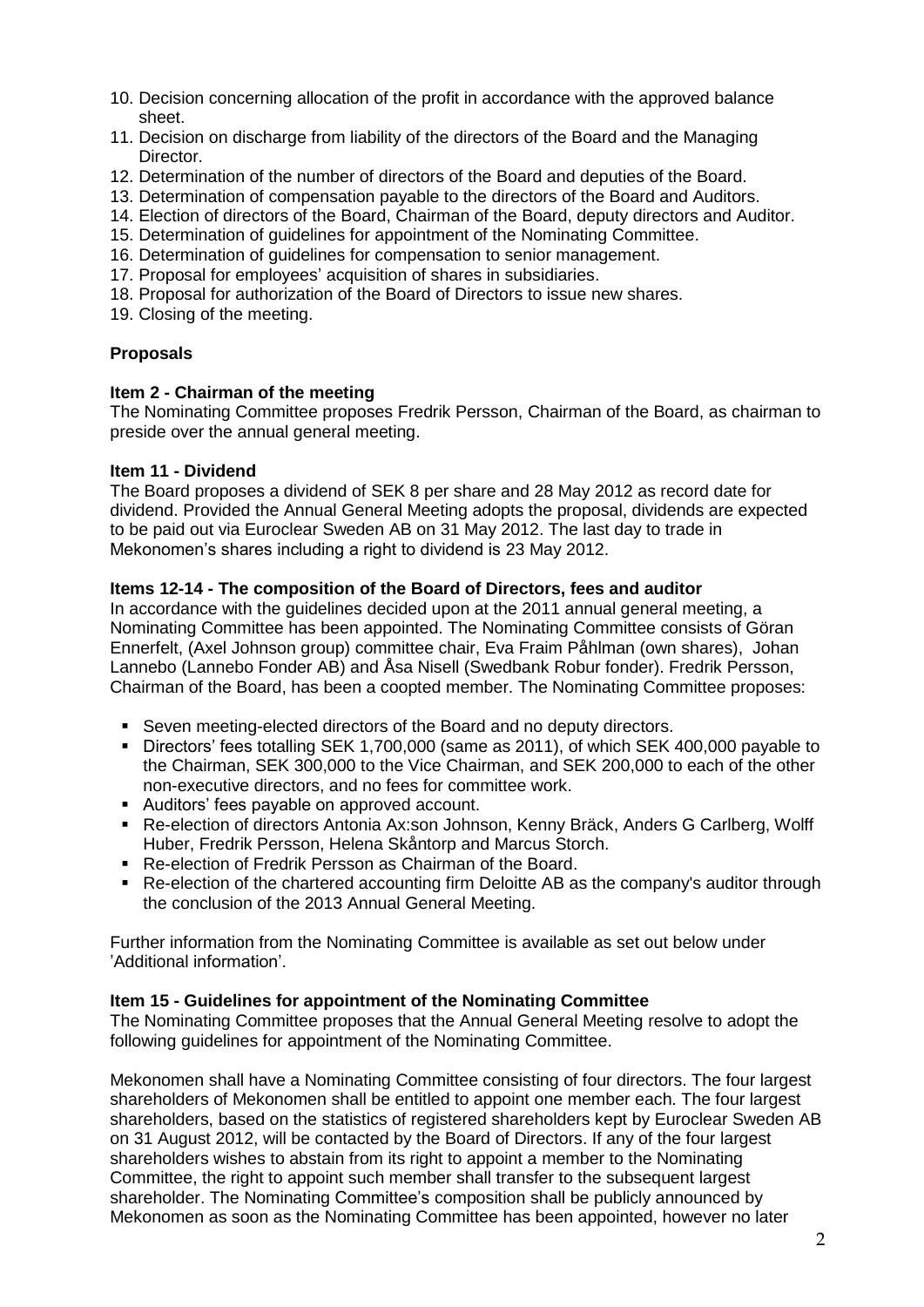than six months before the Annual General Meeting. The Nominating Committee's mandate period runs until a new Nominating Committee has been appointed. The Chairman of the Nominating Committee shall, unless the directors agree otherwise, be the member representing the largest shareholder. If a member of the Nominating Committee leaves the committee before its assignment has been completed or if a material change occurs in the ownership structure after the appointment of the Nominating Committee, the Nominating Committee's composition shall be changed in accordance with the abovementioned principles. Changes in the Nominating Committee's composition shall be publicly announced on Mekonomen's website. Fees will not be paid to the directors of the Nominating Committee.

The Nominating Committee is tasked with submitting recommendations for the following ahead of the Annual General Meeting:

- Chairman to preside over the Annual General Meeting,
- The number of directors and deputy directors,
- Directors' and auditor's fees, and any special fees for committee work,
- Directors and auditors.
- Chairman of the Board of Directors
- Guidelines for appointment of the Nominating Committee.

The Nominating Committee's recommendations shall be publicly announced in connection with the publication of the notice of the Annual General Meeting. In connection with its assignment in general, the Nominating Committee shall fulfil the duties which, according to the Swedish Code of Corporate Governance, are incumbent upon Mekonomen's nominating process, and at the request of the Nominating Committee, Mekonomen shall provide personnel resources, such as a secretarial function for the committee, to facilitate its work. Where needed, Mekonomen shall also be able to bear reasonable cost for external consultants which are deemed by the Nominating Committee to be necessary for the committee to fulfil its assignment.

# **Item 16 - Guidelines for compensation to senior management**

The Board of Directors proposes that the Annual General Meeting resolve to adopt the following guidelines for compensation to senior management.

The Board of Directors is of the opinion that it is important that there is a clear relationship between the compensation and the values and financial objectives of the Mekonomen group, both in the short-term and the long-term. The Board of Directors' proposal for guidelines for compensation to the senior management entail that the company shall offer its management competitive compensation, which will enable the Mekonomen group to recruit and keep management personnel, and that the criteria for deciding the compensation shall be based on the importance of the work duties and competence, experience and performance of the employee. The compensation shall consist of the following components:

- fixed base salary,
- variable compensation.
- **Pension benefits.**
- other benefits, and
- severance terms

The senior management consist at present of nine persons including the Managing Director.

The proposal of the Board of Directors for guidelines is in accordance with previous year's compensation principles and it is based on agreements in place between the company and its senior management.

The compensation to the senior management is set by the compensation committee of the Board of Directors. The compensation for the Managing Director is however set by the Board of Directors in its entirety.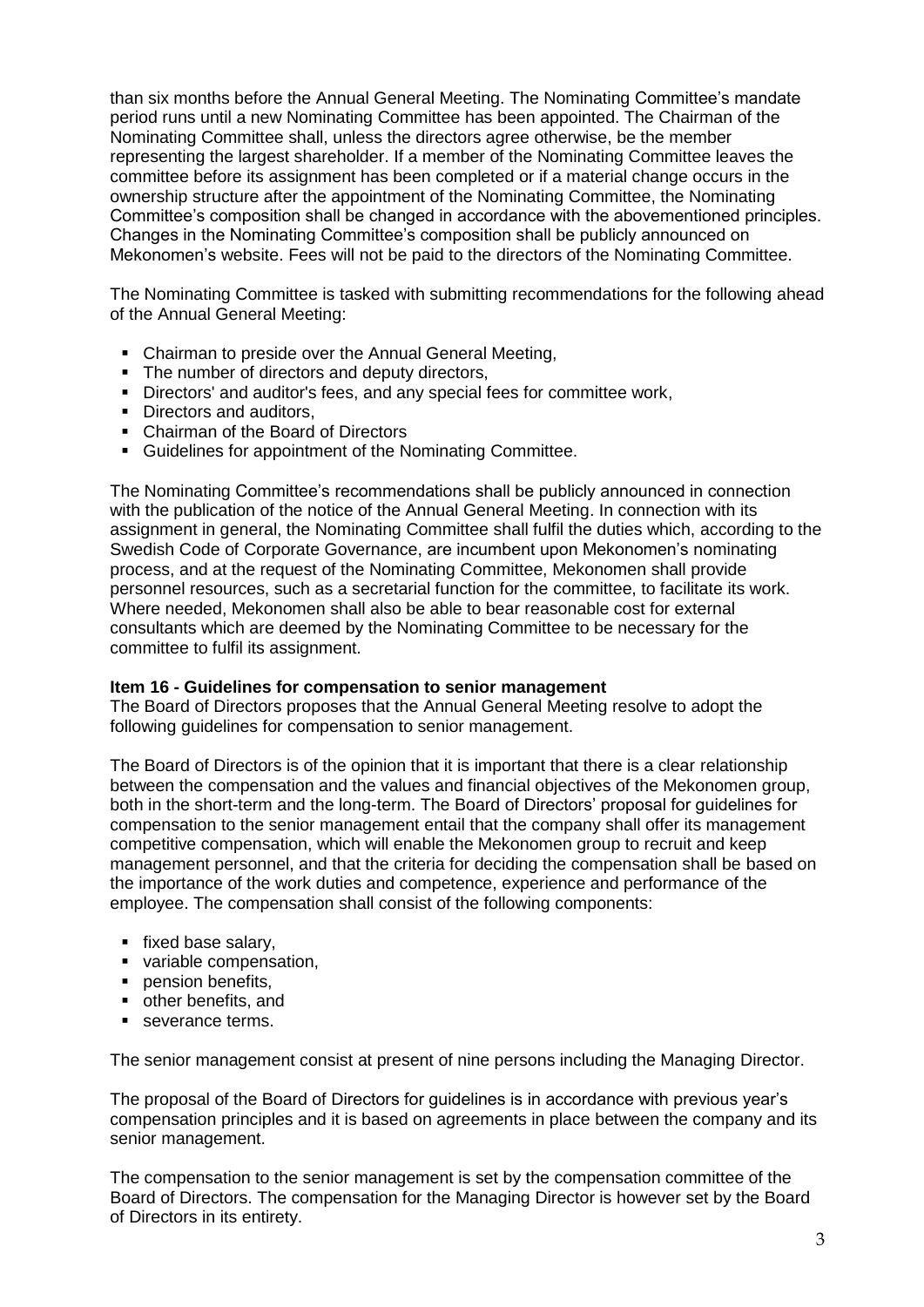# Fixed base salary

The management shall receive a fixed base monthly salary which shall be competitive in comparison with the market conditions. The fixed salary constitutes compensation for committed work performed at a high professional level, which creates added value for the customers, shareholders and personnel of Mekonomen.

### Variable compensation

The senior management shall in addition to the fixed base salary be offered a variable compensation which shall be based on the fulfilment of Mekonomen's objectives for:

- the result of the Mekonomen group, and
- individual qualitative parameters.

The allocation between base salary and variable compensation shall be proportionate to the responsibility and authority of the member of the management. The variable compensation to the Managing Director and other management amounts to a maximum of 60 per cent of the base salary for the Managing Director and a maximum of 33 per cent of the base salary for other members of the senior management.

In addition thereto a separate program for variable compensation applies over three years for the Managing Director and the senior management calculated on the result of the Mekonomen group for the financial years 2011-2013. The total cost for Mekonomen over the period for this program is MSEK 24. The criteria for deciding the amount for each participating member of the senior management is decided by the Board of Directors. The Annual General Meeting 2011 adopted the guidelines in this respect.

The right to variable compensation expires upon resignation made by a senior management member, provided resignation precedes the disbursal of the compensation.

### Pension benefits

Pension benefits are paid with an amount based on the Swedish ITP-plan or the corresponding system for employees abroad. The pension qualifying income is the fixed base salary. However, the Managing Director's pension benefit amounts instead to a maximum of 29 per cent of the fixed base salary.

### Other benefits and severance terms

A maximum notice period of twelve months applies for members of the senior management. Severance pay upon termination from the company amounts to a maximum of twelve month's salary. The notice period for members of the senior management, by their own initiative, is six months. Other benefits consist mainly of car benefit.

### Information on compensation decided previously

All previously decided compensation that has not yet been paid out is within the parameters set out above. The guidelines adopted by the Annual General Meeting 2011 have been followed.

### Authorization of the Board of Directors

The Board of Directors is authorized to depart from these guidelines, if in an individual case there are special reasons for doing so.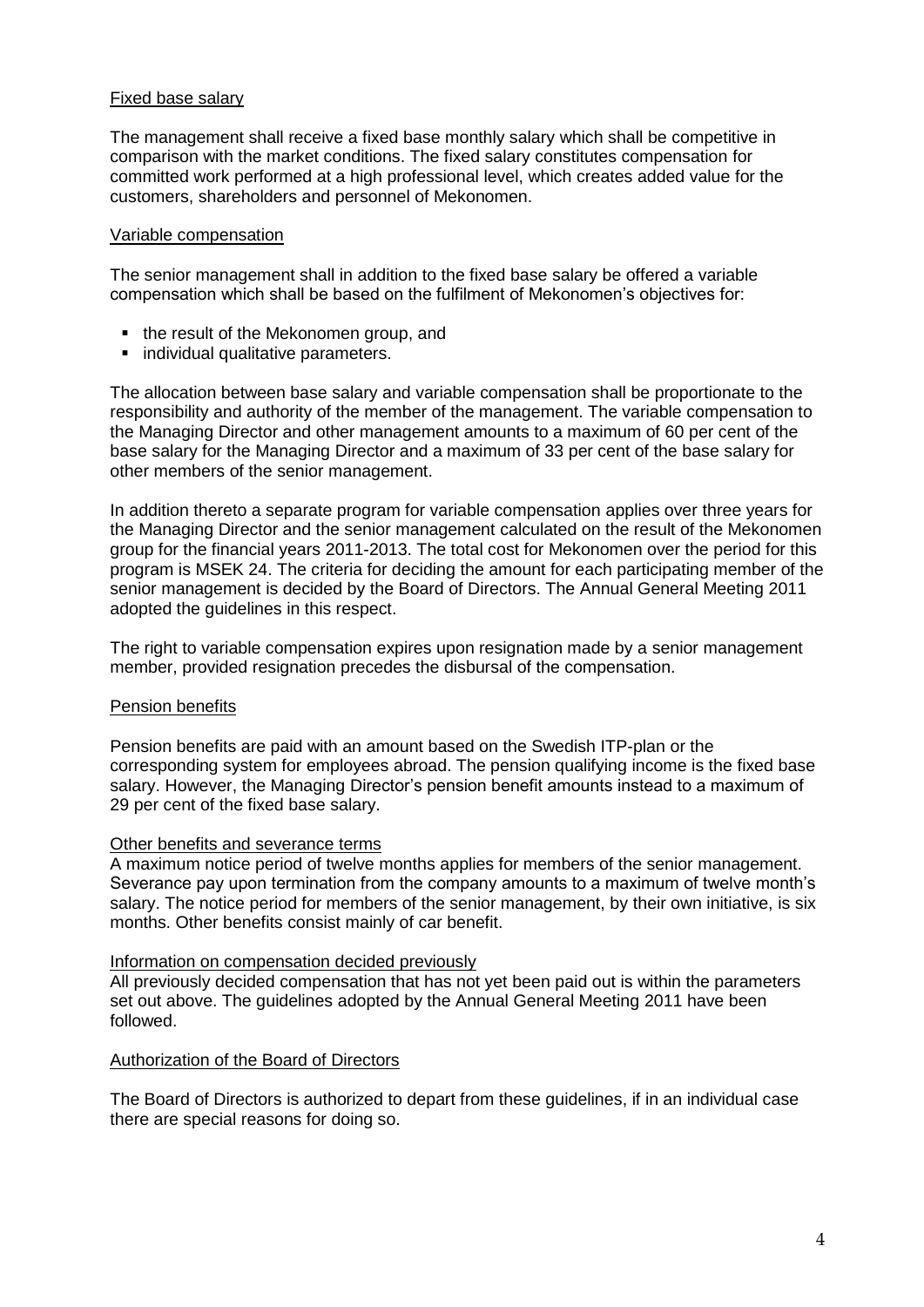# **Item 17 - Employees' acquisition of shares in subsidiaries**

The Board of Directors proposes that the Annual General Meeting resolve to adopt the following proposal for employees to acquire shares in subsidiaries.

The Mekonomen group of companies contains wholly and partly owned Swedish and non-Swedish companies which operate Mekonomen stores throughout the Nordic region, so-called store companies. The partners in these store companies are, alongside the Mekonomen group, the store manager in the store company. The Mekonomen group of companies also contains wholly and partly owned Swedish and non-Swedish companies which operate Mekonomen workshops, so called workshop companies (in addition to the workshops which are part of the Mekonomen network as independent businesses). The partners in these workshop companies are, alongside the Mekonomen group, the manager in the workshop company. Mekonomen deems it important that the store managers and workshop managers employed by the Mekonomen group have an interest in the long term financial development of the said companies.

With the purpose of increasing the long term commitment among the store and workshop managers also in the wholly owned companies and to increase their interest in the proceeds of the stores and workshops, the Board of Directors proposes that the Annual General Meeting decides that the employed store and workshop managers in the wholly owned companies shall be entitled to acquire shares in the relevant company by the means of a directed issue of shares or the purchase of existing shares, in order to make such managers partners in the store or workshop companies.

The thus acquired shares shall amount to a maximum of nine (9) per cent of the share capital in each store company. The Mekonomen group will thus hold shares corresponding to at least ninety-one (91) per cent of the share capital.

The acquisitions shall be made at market value. Payment for such shares shall be made in cash. The acquisitions shall be completed no later than 31 December 2012.

Since 2008, when the Annual General Meeting initially resolved on this form of acquisitions, the result has been positive and the Board of Directors is of the opinion that additional store managers and in addition workshop managers should be offered to acquire shares in the company in which they are employed also during 2012, in accordance with the principles which were adopted by the Annual General Meeting 2011.

At the date of this notice, the Mekonomen group contains 93 wholly owned store companies which operate 157 stores and 66 partly owned companies which operate 76 stores. The Mekonomen group further contains 13 wholly owned and two partly owned companies which operate the same number of workshops in the aggregate.

A decision by the Annual General Meeting in accordance with the Board's proposal requires that it has the support of shareholders with at least nine-tenths of the number of votes and shares represented at the Annual General Meeting.

### **Item 18 - Authorization of the Board to issue shares**

The Board of Directors proposes that the Annual General Meeting resolves on the following authorization of the Board to decide on share issues in the share capital of the company.

The Board of Directors is authorized, for the time period until the next Annual General Meeting, at one or several occasions, with or without deviation from the shareholders' preferential rights, to adopt resolutions upon an increase of Mekonomen's share capital through new issues of a maximum of 6,368,343 shares. Out of these, 3,086,822 shares regards a renewed authorization which is allocated to be used as compensation in Mekonomen's acquisition of Meca Scandinavia AB, which shall be completed when the requisite approval of the transaction is granted by the Norwegian competition authority.